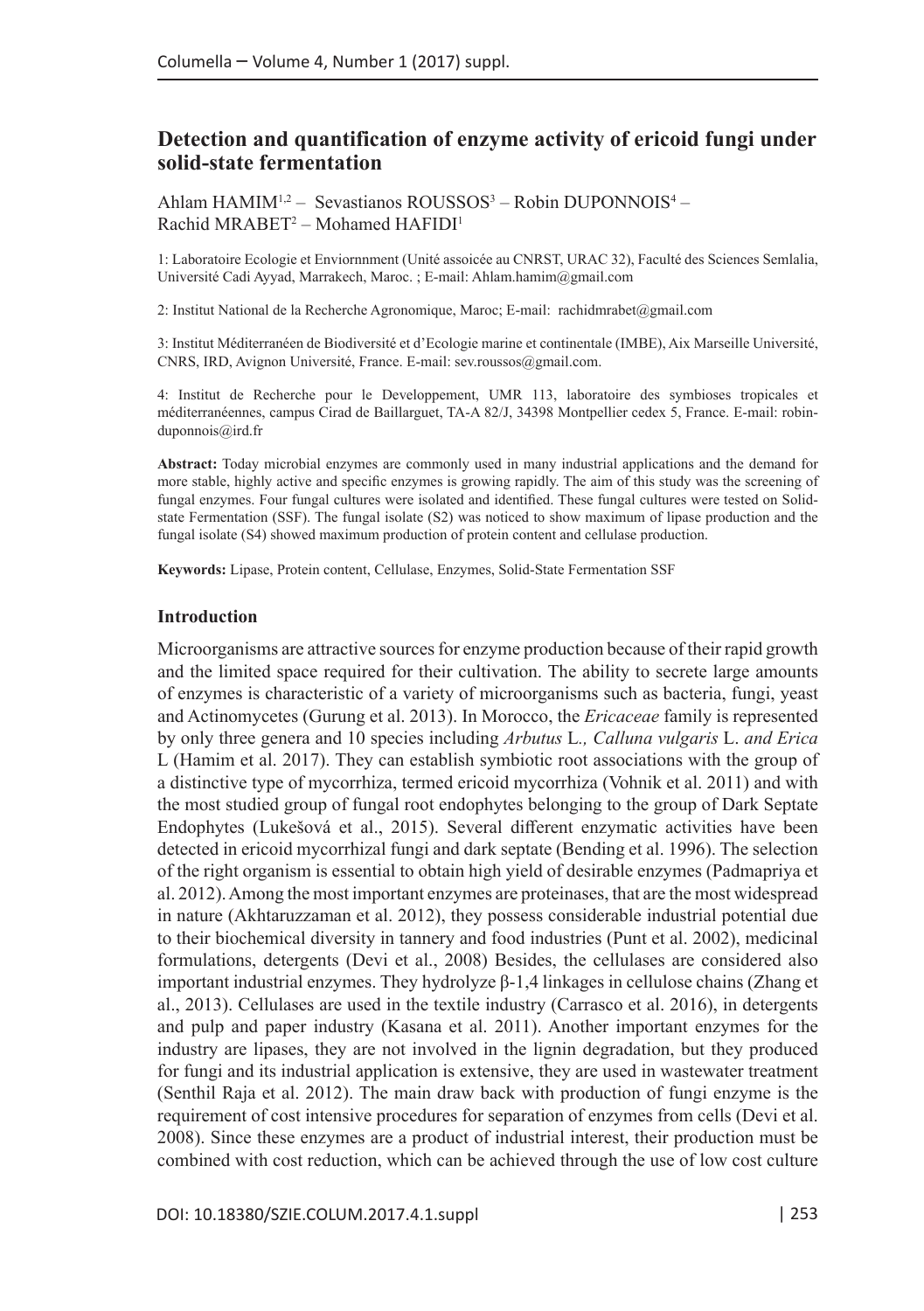media (residues) from agro-industry. One way to obtain low cost enzymes is through a process named solid-state fermentation (SSF) (Castilho et al. 2000; Godoy et al. 2011). The SSF process is basically the use of a solid culture medium as a nutrient source and as a support to microorganism growth. That allows to reduce the cost of enzyme production processes and to obtain high enzymatic activity through the optimization of production (Vargas et al. 2008, Azcon et al. 2009).

Currently, there is an ever-increasing interest in the isolation and study of microorganisms, capable of producing enzymes with biotechnological applications and high economic impact. Based on the afore mentioned, the objective of the present study emphasizes on screening of fungal cultures for cellulases, lipases and protein content enzyme secreted by the ericoid fungi collected from root of ericaceous plants indigenous to Morocco, and thereby, be able to select those fungi with the greatest biotechnological potential.

**Materials and methods** 

Microorganism: The strains S1, S2, S3, S4 have been isolated from ericaceous roots, and identified through the amplification of the Internal Transcribed Spacer (ITS) region (Hamim et al. 2007).

| <b>Strains</b> | Best match                        | Accession  | Host species                                  | Region      | Ordre      |
|----------------|-----------------------------------|------------|-----------------------------------------------|-------------|------------|
| S1             | $E$ r i c o i d<br>mycorrhizal sp | AF072301.1 | $C$ all $u$ n a<br>vulgaris                   | Melloussa   | Helotiales |
| S <sub>2</sub> | $E$ r i c o i d<br>ycorrhizal sp  | AF072296.1 | E<br>$r \quad i \quad c \quad a$<br>umbellata | Sahel       | Helotiales |
| S <sub>3</sub> | Ericoid<br>endophyte sp.          | AF252845.1 | $C$ a l l u n a<br>vulgaris                   | Cap spartel | Helotiales |
| S <sub>3</sub> | Phialocephala<br>fortinii         | EU888625.1 | $C$ all $u$ n a<br>vulgaris                   | Melloussa   | Helotiales |

*Table 1. Sequences of isolated ericoid fungi from the gene bank (NCBI).*

**Cultivation media**: Sugarcane bagasse (50%), a solid residue from sugar cane was used as the solid-state fermentation culture medium supplemented with 30% of wheat bran, 15% of potato mash, 5% of olive oil and 300 ml of distilled water. The medium was inoculated with 15 fungal plugs (1cm<sup>2</sup>) moisturized to 75% and incubated at 30°C. phosphate buffer (100 mM, pH 7.0, 5 mL/g) was added to each flask containing the fermented solids. The supernatant extraction was carried out in a rotary shaker at 35°C and 200 rpm for 20 min. Afterwards solid-liquid separation was done by pressing followed by centrifugation g for 5 min (Gombert et al. 1999). The supernatant was used for enzyme activity determination. Four sampling dates were identified at T0 (0 day); T1 (9 days); T2 (14 days); T3(27 days); T4(35 days).

**Protein quantification** was estimated as described by (Lowry 1951). Then O.D and concentration was measured at visible range 750 nm by a spectrophotometer. The amount of the soluble protein was calculated from the standard curve as mg of protein per ml of test samples.

**Lipase activity**: Lipase activity was measured using p-nitrophenyl laurate (pNP-laurate) as substrate. The hydrolysis reaction was carried out at 30 °C and measured over time up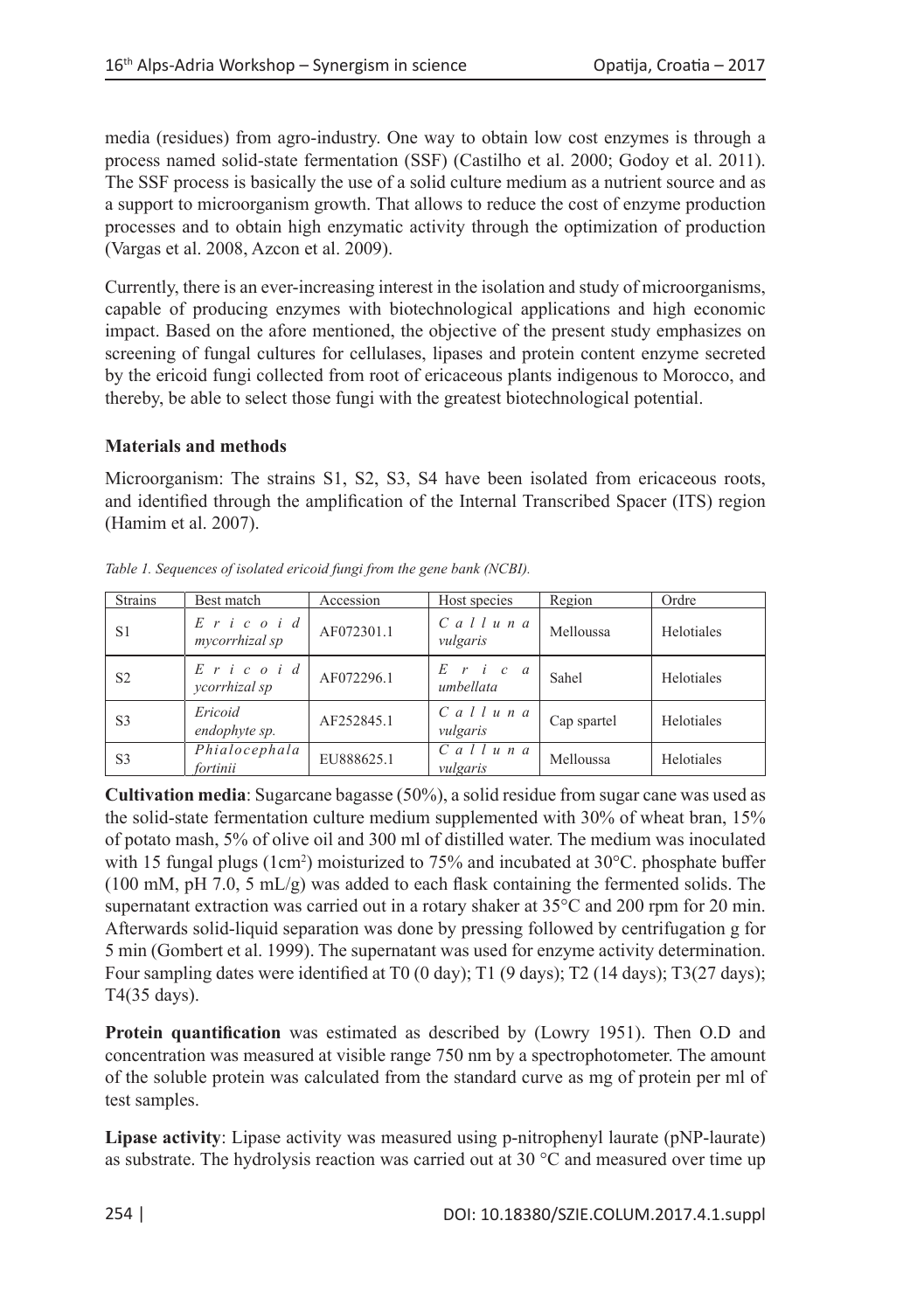to 10 min at 412 nm. The specific activity was calculated as the ratio of lipase activity (U  $g^{-1}$ ).

**Estimation of reducing sugars by dinitrosalicylic Acid** method was determined by the colorimetric method of Miller (Miller 1959) using the DNS-reagent. The O.D of the samples was immediately measured at 575 nm. One enzyme unit was defined as 1 μmol of glucose equivalents released per min. The specific activity was calculated as the ratio of cellulase activity (U  $g^{-1}$ ).

## **Stastical analysis**

The data are reported as means  $\pm$  SD (standard deviation) for 3 replications. The results were subjected to analysis of variance (ANOVA) according to LSD test (P<0,05) using the stat-graphics plus version 4.0.

### **Results and discussion**

Protein content of isolated strains is presented in Table 1 and Figure 1. The statistical analysis has revealed the significant effect of strains and sampling date on protein content  $(P<0.05)$ .

| Day            | Protein content (mg/ml)   |                |                   |                |  |  |
|----------------|---------------------------|----------------|-------------------|----------------|--|--|
|                | S1                        | S <sub>2</sub> | S <sub>3</sub>    | S <sub>4</sub> |  |  |
| T <sub>0</sub> | $0.02c^{(2)}$             | 0.02bc         | 0.03 <sub>b</sub> | 0.04a          |  |  |
|                | $\pm 0.01^{(1)}$          | $\pm 0.01$     | $\pm 0.01$        | $\pm 0.01$     |  |  |
| T1             | $0.02 \text{ c}^{(2)}$    | 0.02c          | 0.04 <sub>b</sub> | 0.08a          |  |  |
|                | $\pm$ 0.01 <sup>(1)</sup> | $\pm 0.01$     | $\pm 0.01$        | $\pm 0.01$     |  |  |
| T <sub>2</sub> | 0.02c                     | $0.02$ bc      | 0.03 <sub>b</sub> | 0.08a          |  |  |
|                | $\pm 0.01$                | $\pm 0.00$     | $\pm 0.00$        | $\pm 0.01$     |  |  |
| T <sub>3</sub> | 0.02c                     | $0.03$ bc      | 0.04 <sub>b</sub> | 0.09a          |  |  |
|                | $\pm 0.01$                | $\pm 0.00$     | $\pm 0.00$        | $\pm 0.01$     |  |  |
| T <sub>4</sub> | 0.04d                     | 0.07c          | 0.09 <sub>b</sub> | 0.12a          |  |  |
|                | $\pm 0.00$                | $\pm 0.00$     | $\pm 0.00$        | $\pm 0.00$     |  |  |

 *Table 1. Protein content (mg/ml) of selected fungi* 

Significant effect at the  $P<0.05$  <sup>(1)</sup> Standard error. <sup>(2)</sup> The values of each line followed by the same letter are not significantly different according to LSD test (p > 0.05).

During the experimentation, the concentration of soluble protein ranged between 0.02 to 0.12 mg/ml. The S4 showed highest protein concentration (0.12 mg/ml) and S1 accounted lowest concentration (0.02 mg/ml). The maximum content protein was 0.12 mg/ml; 0.09 mg/ml; 0.07 mg/ml; observed for S4, S3, and S2 respectively obtained at T4. In the present study, the result showed low protein concentration, that may explained by the inability of strains to degrade protein well, this finding may be explained as well by the composition and volume of medium. Reports in the literature suggested that the protein production varied according to different factors.

Estimation of reducing sugars of selected fungal is presented in Table 2**.** During the experimentation, different sampled cultures fungal showed varied cellulase activity. This concentration ranged between 5.88 to 17.34  $Ug<sup>-1</sup>$ . For instance, S2 have showed a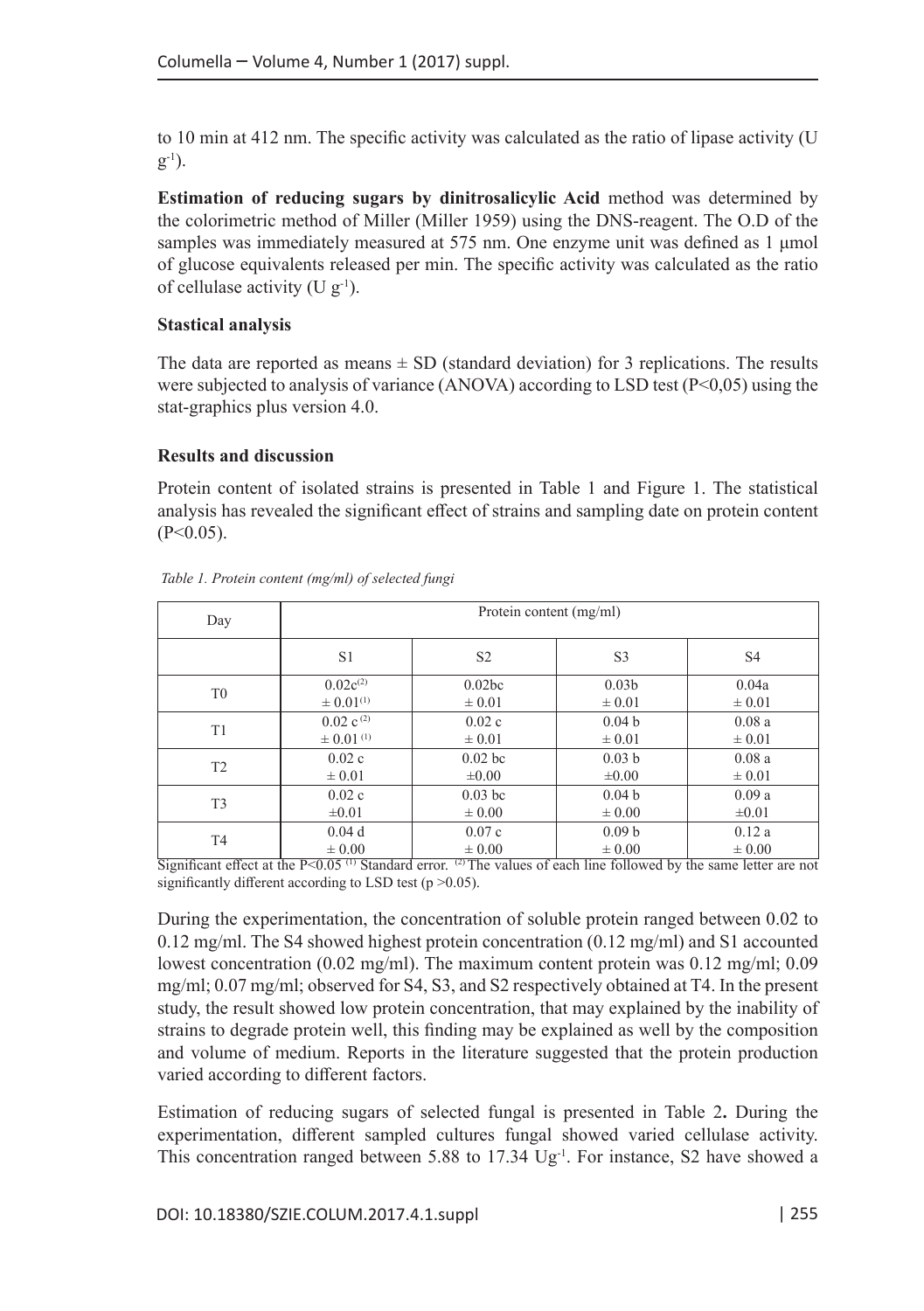continuous increase of cellulase activity form 7.23 to 12.07 Ug<sup>-1</sup>; however S4, S3 have showed a slight decrease of cellulase activity at T2 and T3 respectively. At T4, the S4 showed highest cellulase activity  $(17.34 \text{ Ug}^{-1})$  While, S1 have showed an unexpected decline to reach the value of 5.88 Ug-1.

|                | Cellulase activity $(Ug^{-1})$ |                    |                |            |  |
|----------------|--------------------------------|--------------------|----------------|------------|--|
| Day            | S <sub>1</sub>                 | S <sub>2</sub>     | S <sub>3</sub> | <b>S4</b>  |  |
| T <sub>0</sub> | $7.20 b^{(2)}$                 | 7.23a              | 7.18c          | 7.23a      |  |
|                | $\pm 0.01^{(1)}$               | $\pm 0.01$         | $\pm 0.01$     | $\pm 0.01$ |  |
| T <sub>1</sub> | 7.14d                          | 10.03c             | 11.41 h        | 12.34a     |  |
|                | $\pm 0.01$                     | $\pm 0.05$         | $\pm 0.02$     | $\pm 0.02$ |  |
| T <sub>2</sub> | 9.69d                          | 11.84 a            | 10.85 b        | 10.12c     |  |
|                | $\pm 0.04$                     | $\pm 0.07$         | $\pm 0.01$     | $\pm 0.01$ |  |
| T <sub>3</sub> | 10.93c                         | 11.67 <sub>b</sub> | 7.31 d         | 15.15a     |  |
|                | $\pm 0.00$                     | $\pm 0.01$         | $\pm 0.01$     | $\pm 0.01$ |  |
| T <sub>4</sub> | 5.88 a                         | 12.07 <sub>b</sub> | 10.08c         | 17.34 d    |  |
|                | $\pm 0.05$                     | $\pm 0.00$         | $\pm 0.01$     | $\pm 0.01$ |  |

*Table 2. Cellulase activity (Ug-1) of fungal isolates* 

Significant effect at the  $P<0.05$  <sup>(1)</sup> Standard error. <sup>(2)</sup> The values of each column followed by the same letter are not significantly different according to LSD test ( $p > 0.05$ ).

**Lipase Activity**: Lipase activity produced by selected fungi is presented in Figure 1. During different sampled time, the lipase production varied significantly between strains. This concentration ranged between 1.13 to 18.03  $\text{Ug}^{-1}$ . We have noticed that lipase activity maintain continuous production level during the experimentation. T4 have recorded the maximum of lipase activity for all fungi. Therefore, S2 showed highest lipase activity at T4 (18.03 Ug<sup>-1</sup>) However S3 (5.72 Ug<sup>-1</sup>) and S4 (10.22 Ug<sup>-1</sup>) have showed a moderate lipase activity, while S1  $(2.63 \text{ Ug}^1)$  had lowest lipase activity.



*Figure 1. Lipase activity of selected strains.*

The current study is the first report on cellulase, lipase enzymatic activity and protein content of selected ericoid fungal related to *ericoid mycorrhizal fungi* and to *phialocepha fortinii*. Those fungi are identified as specific to ericaceous plants indigenous to the north of Morocco (Hamim et al. 2017). Our study demonstrated the ability to produce enzyme activity obviously varied from strain to strain. Among the four strains, the ericoid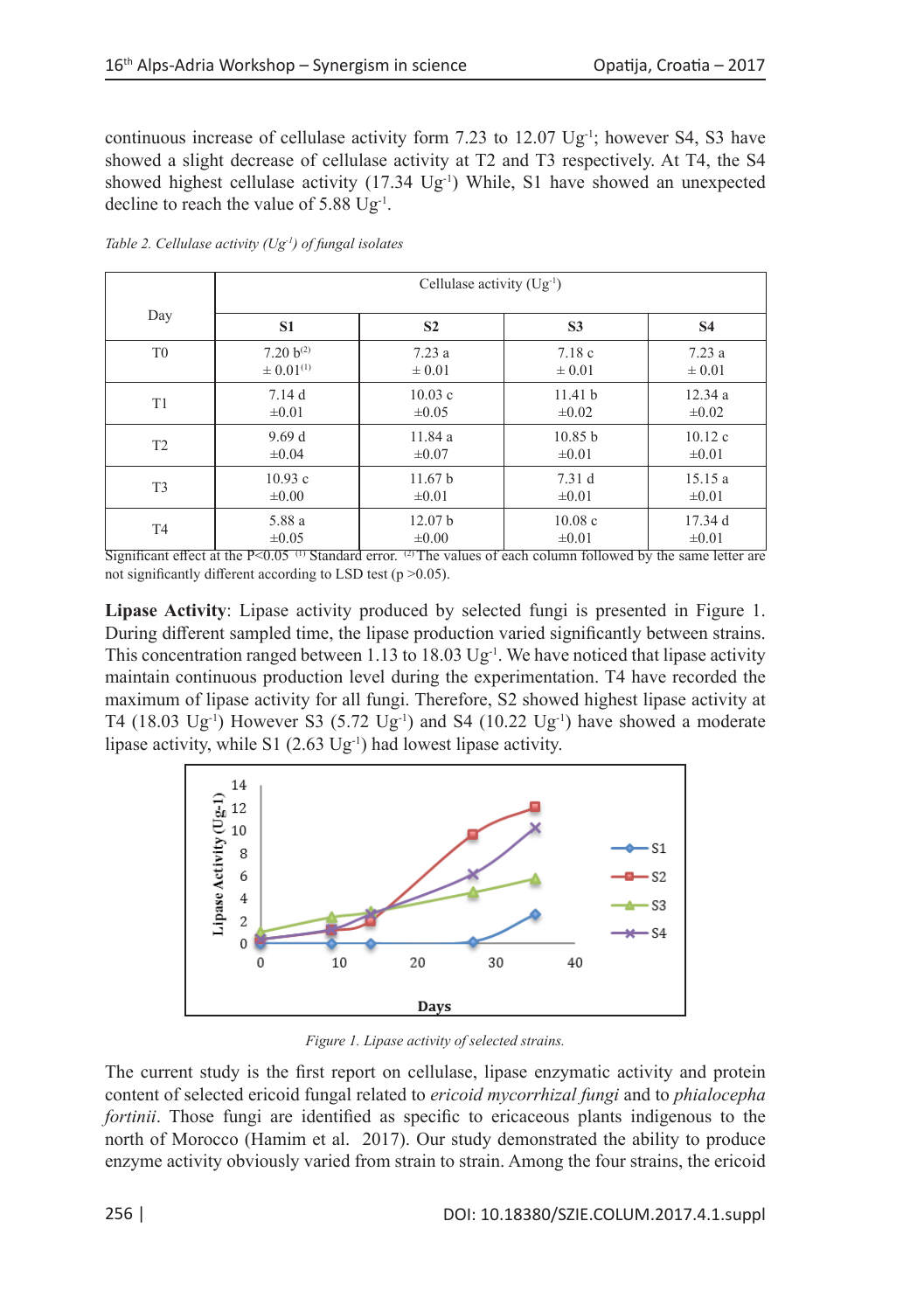mycorrhizal fungi related strain (S2) and *phialocephala fortinii* related strain (S4) have a significantly better ability to produce cellulase activity during the experimentation. However, this cellulase activity was lower to that reported for *Trichoderma harzianum* at SSF which varied from 11 to 50  $\text{Ug}^{-1}$  (Berne et al. 2013). Furthermore, the ericoid mycorrhizal fungi related strain (S2), has a significantly better ability to produce lipase activity than other strains.. Besides, the DSE related strain (S4), has a significantly better ability to produce protein.

Previous studies suggest enzymatic capabilities of symbiotic fungi such as ecto-ericoid mycorrhizal fungi to produce lignolytic and cellulolytic enzymes (Wagner 2015). Furthermore, (Jumpponen and Trappe; 1998) have reported that the enzymatic capabilities of mycorrhizal fungi require lignolytic and cellulolytic enzymes to facilitate penetration through host cell walls. Likewise, Several different enzymatic activities have been detected in dark septate endophyte (DES) (Ahlich 1997) however, they varied drastically between strains.

Our study demonstrated low level of enzymatic activity content in this experimentation when compared to others in SSF, this low level production might be explained by the slow growth rate for the selected strains compared to *Aspergillus* sp., *Penicillium* sp. or *Trichoderma* sp. strains commonly used in state-solid fermentation or by the composition of the culture medium. Our finding is in agreement with (Lynd et al. 2002) they confirmed that cellulase production depends on many factors such as the fungal species.

#### **Conclusion**

In the present study, the selected fungal isolates from ericaceous root plants posses enzymatic activities; which has been scarcely studied for ericaceous plants indigenous to the north of Morocco. The enzymatic activity measured in this work is important characteristics for possible biotechnological applications for the biological control. Further research is vital to unravel the full potential of these microorganisms in agriculture.

#### **Acknowledgements**

This study was financially supported by the project Programme de Recherche Agronomique pour le Développement **(PHC PRAD N° 28044TM).** 

#### **References**

- Ahlich Schlegel K. (1997): Vorkommen und Characterisierung von dunklen, septierten Hyphomyceten (DSH) in GehoXlzwurzeln. Ph.D. thesis, Eidgeno ssische Technische Hochschule, Zurich, Switzerland.
- Akhtaruzzaman, A., Mozumder, N.H.M., Ripa J., Rahman, A., Tanjina Rahman, T. (2012): Agricult. Sci. Res. J. .2(8): 434-440.
- Azcón, R., Medina, A., Roldán, A., Biró, B., Vivas, A. (2009): Significance of treated agrowaste residue and autochthonous inoculates (AM fungi and *Bacillus cereus*) on bacterial community structure and phytoextraction to remediate soils contaminated with heavy metals. Chemosphere, 75: 327-334.
- Bending, G.D., Read, D.J. (1997): Lignin and soluble phenolic degradation by ectomycorrhizal and ericoid mycorrhizal fungi. Mycological Research. 101, 1348–54.
- Berne, C. Carboué, Q. Fabresse, C. (2013): Etat physiologique et virulence du champignon filamenteux *Trichoderma harzianum* .Master. Faculté des sciences. Et techniques Saint Jerome. Aix-Marseille Université Pp 20.
- Carrasco, M. Villarreal, P. Barahona, S. Alcaíno, J. Cifuentes, V. Baeza, M. (2016): Screening and characterization of amylase and cellulase activities in psychrotolerant yeasts. BMC Microbiol.16:21 DOI 10.1186/s12866- 016-0640-8